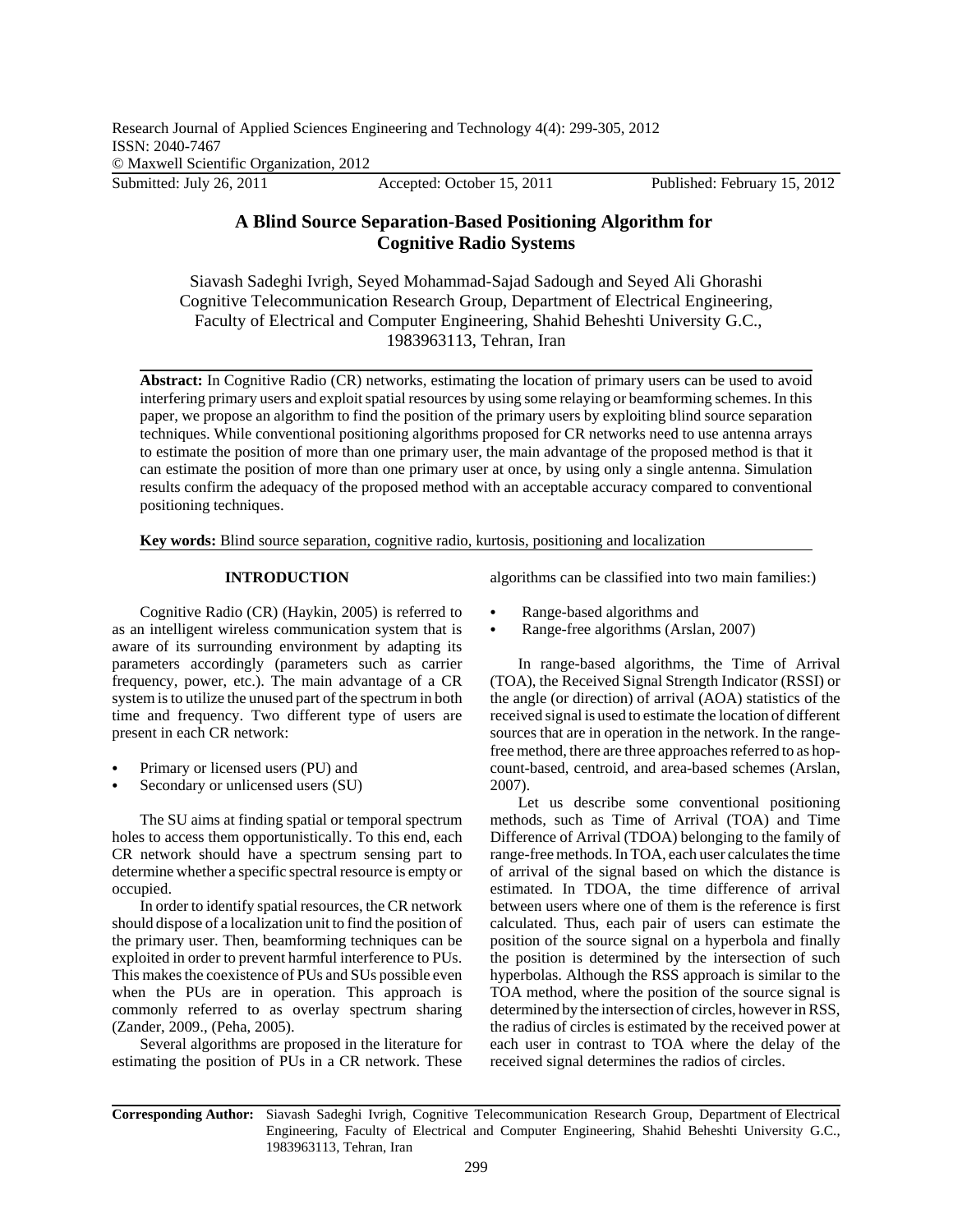

Fig. 1: Considered network model composed of M primary transceivers and N cognitive radio users. The channel between the i-th PU and the j-th CR user is denoted as  $h_{i,j}$ 

In Celebi and Arslan (2007), an adaptive positioning system for CRs has been proposed that combines the TOA and the RSS information. In addition, some other references such as Kazemi *et al.*( 2010b) and Kazemi *et al.* (2010a) have also proposed positioning algorithms by combining RSS and AOA. An iterative localization algorithm is introduced in (Ma *et al.*, 2010) that is based on a weighted least-squares method. AOA techniques are usually implemented by means of antenna arrays (Arslan, 2007). However, one of the practical limitations in each CR network is that the cost and complexity of CR terminals must be as low as possible. Therefore, reducing the number of antennas used at a SU is of practical importance.

Blind Source Separation (BSS) is a signal processing technique that can separate for instance, non Gaussian and independent source signals from their linear (or convolutive) combination without any *prior* knowledge about the sources and the channel (Choi *et al*., 2005). Recently in Tafaghodi Khajavi *et al.*( 2010), the authors have used BSS for spectrum sensing in CR systems. In Fiori and Burrascano( 2002) a localization method based on BSS has been proposed that uses BSS to estimate the channel matrix. To overcome the scaling ambiguity, the latter work assumes one of the sensors used for location estimation as the reference sensor and then normalizes all estimated channel coefficients by the estimation madded by the reference sensor.

In this study we don't have a reference sensor, in fact we use all possible combination of separation matrix in order to localize PU in CR network. We also assume shadowing effect in our channel model and cancel this effect by averaging. We compare our method with the method that proposed in Fiori and Burrascano (2002).

In this study we propose a BSS-based positioning algorithm for PU localization in CR networks. The proposed algorithm does not need any *prior* information about the channel and the source signals. Another advantage of our proposed method is that the processing is performed at the cognitive fusion center, leading to a reduction of the hardware complexity at CR terminals. In addition, our proposed method can localize more than one source at once as suitable in each CR network. Moreover, in contrast to (Fiori and Burrascano, 2002) that considers only one sensor as reference, we propose an averaging scheme among the observations made by sensors for improving the accuracy of the PU's location estimation.

# **SYSTEM MODEL**

In this section, we first propose the network model and then we describe our main assumptions about the considered system and channel models. The assumed system model is illustrated in Fig. 1. In the considered model, the primary network consists of M primary transceivers. The secondary network coexists with the primary network and consists of N SUs that are uniformly distributed in the network. These SUs aim at determining the position of the PUs. Also we assume that  $N > M$ . When the SUs are not in operation, the received signal at the j-th SU can be written as:

$$
x_j = h_{j,1} S^{PU_1} + h_{j,2} S^{PU_2} + \dots
$$
  
+ 
$$
h_{j,M} S^{PU_M} + z_j
$$
 (1)

where the vector  $x_i = [x_{i,1},...,x_{i,L}]$  denotes the sensed symbols at the j-th SU and L denotes the number of symbols used for spectrum sensing that is our frame length.  $s^{PUi} = [s_1^{PUi}, \dots, s_1^{PUi}]$  denotes the i-th transmitted PU signal. The noise vector  $z_i = [z_{i,1},..., z_{i,L}]$  is assumed to be Zero-Mean Circularly Symmetric Complex Gaussian (ZMCSCG) with distribution  $z_j \sim CN(0, \sigma_{zi}^2 I_L)$ , and  $h_{i,j}$  is the channel frequency gain between the i-th SU and the jth PU. Moreover, channel coefficients are assumed to be constant during a frame. We thus assume a quasi-static channel model.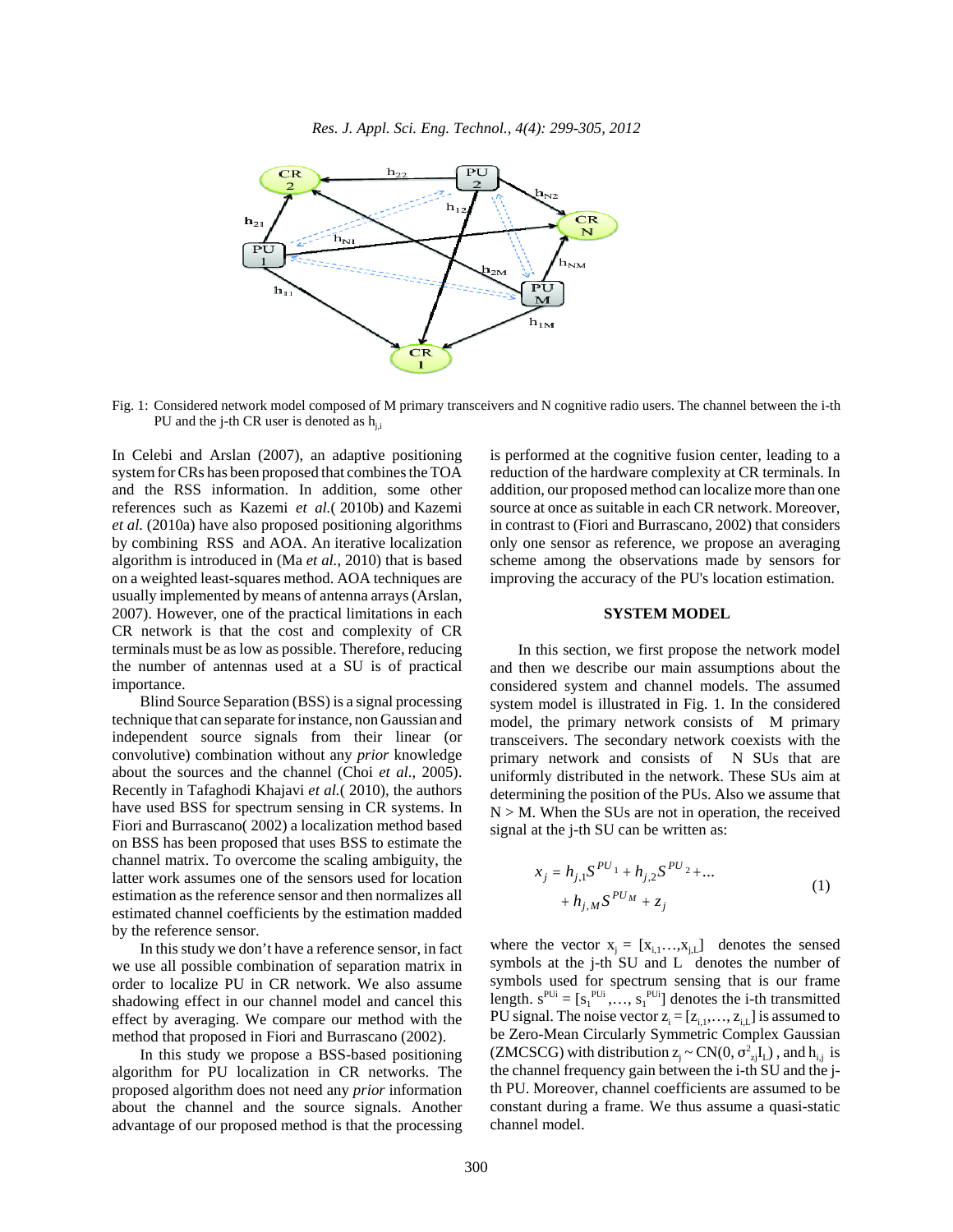For convenience, we also introduce the following more compact system model which is equivalent to  $(1)$ :

$$
X = HS + Z \tag{2}
$$

where,

$$
\begin{bmatrix} x_{1,1} & x_{1,2} & \cdots & x_{1,L} \\ x_{2,1} & x_{2,2} & \cdots & x_{2,L} \\ \vdots & \vdots & & \vdots \\ x_{N,1} & x_{N,2} & \cdots & x_{N,L} \end{bmatrix} = \begin{bmatrix} x_1 \\ x_2 \\ \vdots \\ x_N \end{bmatrix}
$$
 (3)

$$
\begin{bmatrix} S_1^{PU_1} & S_2^{PU_1} & \cdots & S_L^{PU_1} \\ S_1^{PU_2} & S_2^{PU_2} & \cdots & S_L^{PU_2} \\ \vdots & \vdots & \cdots & \vdots \\ S_1^{PU_M} & S_2^{PU_M} & \cdots & S_L^{PU_M} \end{bmatrix} = \begin{bmatrix} S_1 \\ S_2 \\ \vdots \\ S_M \end{bmatrix}
$$
 (4)

$$
H = \begin{bmatrix} h_{1,1} & h_{1,2} & \cdots & h_{1,M} \\ h_{2,1} & h_{2,2} & \cdots & h_{2,M} \\ \vdots & \vdots & & \vdots \\ h_{N,1} & h_{N,2} & \cdots & h_{N,M} \end{bmatrix}
$$
 (5)

and

$$
Z = \begin{bmatrix} Z_{1,1} & Z_{1,2} & \cdots & Z_{1,L} \\ Z_{2,1} & Z_{2,2} & \cdots & Z_{2,L} \\ \vdots & \vdots & & \vdots \\ Z_{N,1} & Z_{N,2} & \cdots & Z_{N,L} \end{bmatrix} = \begin{bmatrix} Z_1 \\ Z_2 \\ \vdots \\ Z_N \end{bmatrix}
$$
 (6)

we now introduce the path loss model into the channel coefficient that we have defined in (5). Considering the shadowing effect in a log-normal path-loss model, we have:

$$
P^{rx} = K \frac{p^{tx}}{d^{\alpha} S} \tag{7}
$$

where,  $P^{rx}$  is received power and  $P^{tx}$  is transmitted power,  $S = 10^{0.1X}$  is a Log-Normal random variable and X is a Gaussian random variable with zero mean and variance  $\sigma^2$ . Parameter d is the distance between the transmitter and the receiver, and K is the channel constant (Munoz *et al.*, 2009). Using this model, the received power at the j-th SU can be written as:

$$
P_j^{rx} = K \frac{p_1^{tx}}{d_{j,1}^{\alpha} S_{1,j}} + K \frac{p_2^{tx}}{d_{j,2}^{\alpha} S_{2,j}} + \dots + K \frac{p_M^{tx}}{d_{j,M}^{\alpha} S_{M,j}}
$$
(8)

where, K is the channel constant,  $P_{i}^{tx}$  is the transmitted where,  $\bf{K}$  is the channel constant,  $\bf{r}$  is the transmitted power of the i-th PU,  $\bf{P}^{\rm rx}$  is the received power at the jth SU,  $d_{ij}$  is the distance between the i-th PU and the j-th SU. Note that an advantage of our proposed algorithm is that unlike existing methods, we assume that the parameter K in (8) is unknown.

# **Proposed positioning algorithm based on blind source separation:**

**Blind source separation:** The aim of (BSS) is to recover original signals from a mixture of signals (Choi *et al*., 2005). Considering the observation model (2), matrix S is the source signal, H is the mixing matrix and X represents the received linearly mixed signals. BSS aims at recovering S from X. The estimated signal  $\hat{S}$  can be written as:

$$
\hat{S} = \hat{W}X = \hat{W}(HS + Z) =
$$
  
(
$$
\hat{W}H)S + \hat{W}Z = GS + \hat{W}Z
$$
 (9)

where,  $\hat{W}$  is the estimated un-mixing matrix. There are several methods to find  $\hat{W}$  based on optimizing a cost function such as maximizing the Kurtosis of the estimated source signals, for instance. We assume that the number of observations is greater than the number of independent source signals so that the optimization algorithm converges. In this paper, we employ the maximization of the Kurtosis of the source signals (Papadias, 2000) as the criteria for signal separation. We have:

$$
\begin{cases}\n\arg_G \min \sum_{j=1}^{M} \left| K(\hat{S}_j) \right| \\
\text{Subject to:} \mathbf{G} \mathbf{G}^H = I_M\n\end{cases}
$$
\n(10)

where,  $\hat{s}_i$  is the j-th row of  $\hat{S}$  and I stands for identity matrix and:

$$
K(x) = E(|x|^4) - 2E^2(|x|^2) - |E(x^2)|^2 \tag{11}
$$

The output of this optimization problem is  $\hat{W}$ . We can multiply this estimated un-mixing matrix by observation X and the result is the estimated source signals. The inverse of estimated un-mixing matrix is the estimated mixing matrix  $(\hat{H})$  that we assumed to be unknown.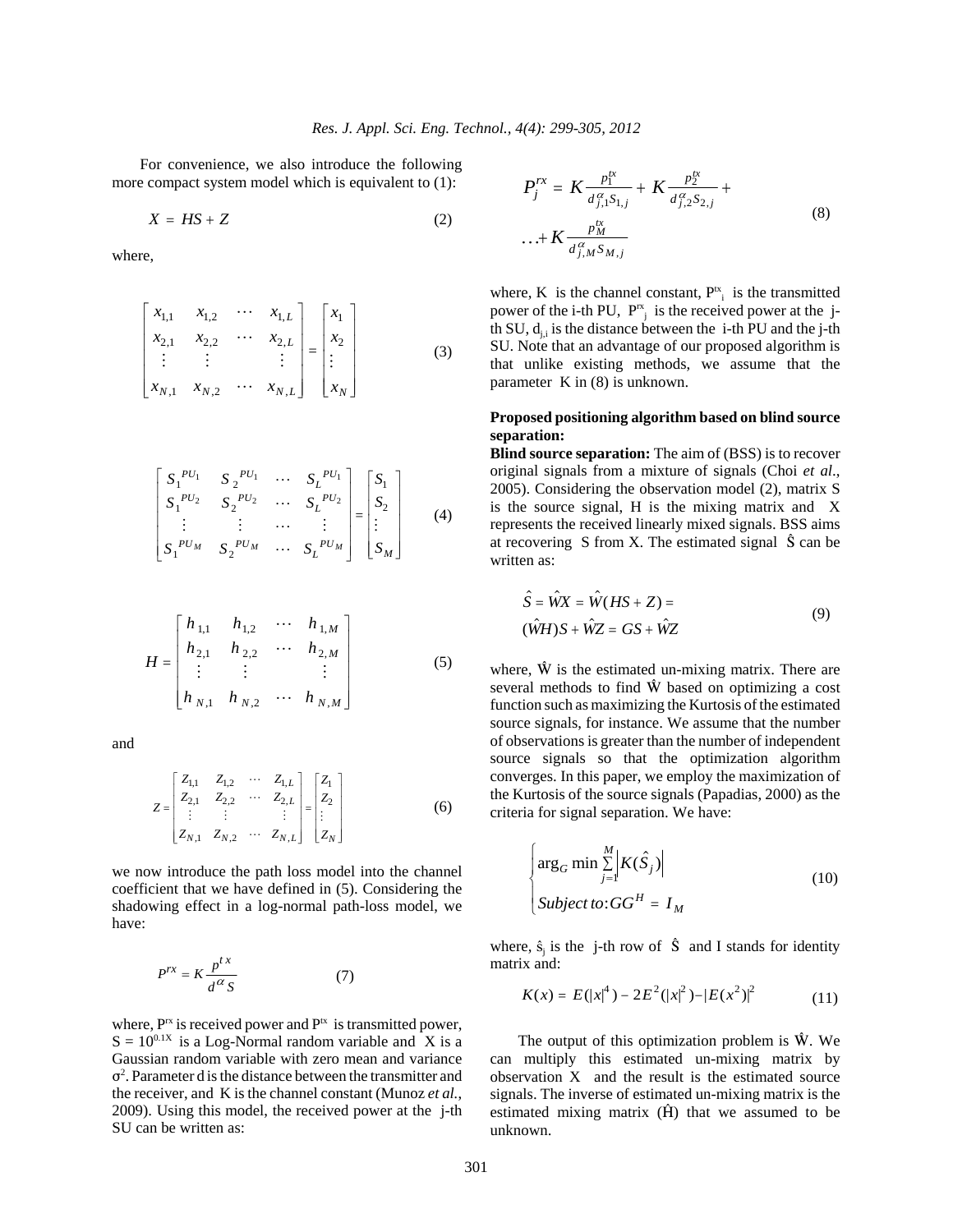After estimating S by BSS, there remains two main ambiguities. In fact BSS will only give the separated matrix S up to a column permutation and a scaling factor (Choi *et al*., 2005). Permutation means that the first signal in the BSS output is not guaranteed to be the first input source. In this regard, we can exchange the columns in the estimated  $\hat{H}$  matrix. The scaling ambiguity means that each column of  $\hat{H}$  may be multiplied by an unknown constant term related to the transmission power. Interested readers are urged to read (Choi *et al*., 2005) and (Papadias, 2000) for a complete survey of BSS method, if necessary.

**BSS based positioning algorithm in CR networks:** The proposed positioning method in this paper is based on the channel gains that are estimated from the BSS algorithm, i.e., H that has N rows and M columns. Obviously, each column of  $\hat{H}$  corresponds to a specific PU. The initial model (2) can be rewritten in an equivalent form as:

$$
\begin{cases}\nx_1 = \hat{h}_{11} s_1 + \hat{h}_{12} s_2 + \dots + \hat{h}_{1M} S_M + Z_1 \\
x_2 = \hat{h}_{21} s_1 + \hat{h}_{22} s_2 + \dots + \hat{h}_{2M} S_M + Z_2 \\
x_N = \hat{h}_{N1} s_1 + \hat{h}_{N2} s_2 + \dots + \hat{h}_{NM} S_M + Z_N\n\end{cases} (12)
$$

where,  $\hat{h}_{i,j}$  are the elements of the estimated channel matrix  $\hat{H}$ . Now, we have to estimate the i-th primary user's position from  $\hat{\mathbf{h}}_{i,j}$  's;  $j = 1,2,...,N$ . Notice that all of these elements may be multiplied by a constant number.

Now, we would like to use the relation between channel coefficients,  $h_{i,j}$ , and the distance between PU transmitters to the SU receivers, to estimate the location of the PU transmitters, from the estimated channel matrix  $\hat{H}$ . After BSS, we can have the model  $P^{rx} = h^2 P^{tx}$  where h is the channel gain (the matrix elements), and comparing to (7) we find:

$$
h^2 = \frac{K}{d^{\alpha}S} \tag{13}
$$

Let us consider the ratio of two different channel coefficients in the same environment:

$$
\frac{h_{m,j}}{h_{n,j}} = \frac{d_{m,j}^{a/2} S_1^{1/2}}{d_{m,j}^{a/2} S_2^{1/2}}
$$
(14)

In order to explain the proposed method for PU localization, we consider two SUs and one PU scenario for the sake of simplicity. In this sc4enario, the received signal at each SU can be written as:

$$
\begin{cases} x_1 = \hat{h}_{11} S_1 \\ x_2 = \hat{h}_{21} S_1 \end{cases}
$$
 (15)

where  $\hat{h}_{11}$  and  $\hat{h}_{21}$  are the channel coefficients between PU and SU1 and SU2 respectively, and  $\hat{h}_{11}$  and  $\hat{h}_{21}$  are the corresponding estimated values as a result of applying the BSS method. Remember that in the demixing process, the columns of the estimated matrix  $\hat{H}$ , can be multiplied by a constant, say k. In the assumed simple scenario here, this means that:

$$
\hat{h}_{11} = kh_{11} \n\hat{h}_{21} = kh_{21}
$$
\n(16)

Then, from (14) we have:

$$
\frac{d_{21}}{d_{11}} = (\frac{\hat{h}_{11}}{\hat{h}_{21}})^{\frac{2}{a}} (\frac{S_2}{S_1})^{\frac{1}{a}} = (\frac{\hat{h}_{11}}{\hat{h}_{21}})^{\frac{2}{a}} (10 \frac{0.1(x_2 - x_1)}{a})
$$
(17)

where,  $d_{11}$  and  $d_{21}$  are the distances between PU and the first and second SU, respectively, and  $x_i$ s are normal random variables. The random term in (17) makes inaccuracy in estimating the location, and we can overcome to this inaccuracy by averaging the estimated position. It means that the primary user is located on a point that the ratio of distance from this point to each SU is a constant number. These points are on circles with known center and radius. Therefore, each pair of the SUs can estimate the position of each PU on a circle with known center and radius, and then we can find the position of the PU as the intersection of all these possible circles (Fig. 2).



Fig. 2: Intersection of 3 circles corresponding to the unknown location; each circle is related to two SUs. As illustrated, we have to find the point *N* that has a minimum distance from all these possible circles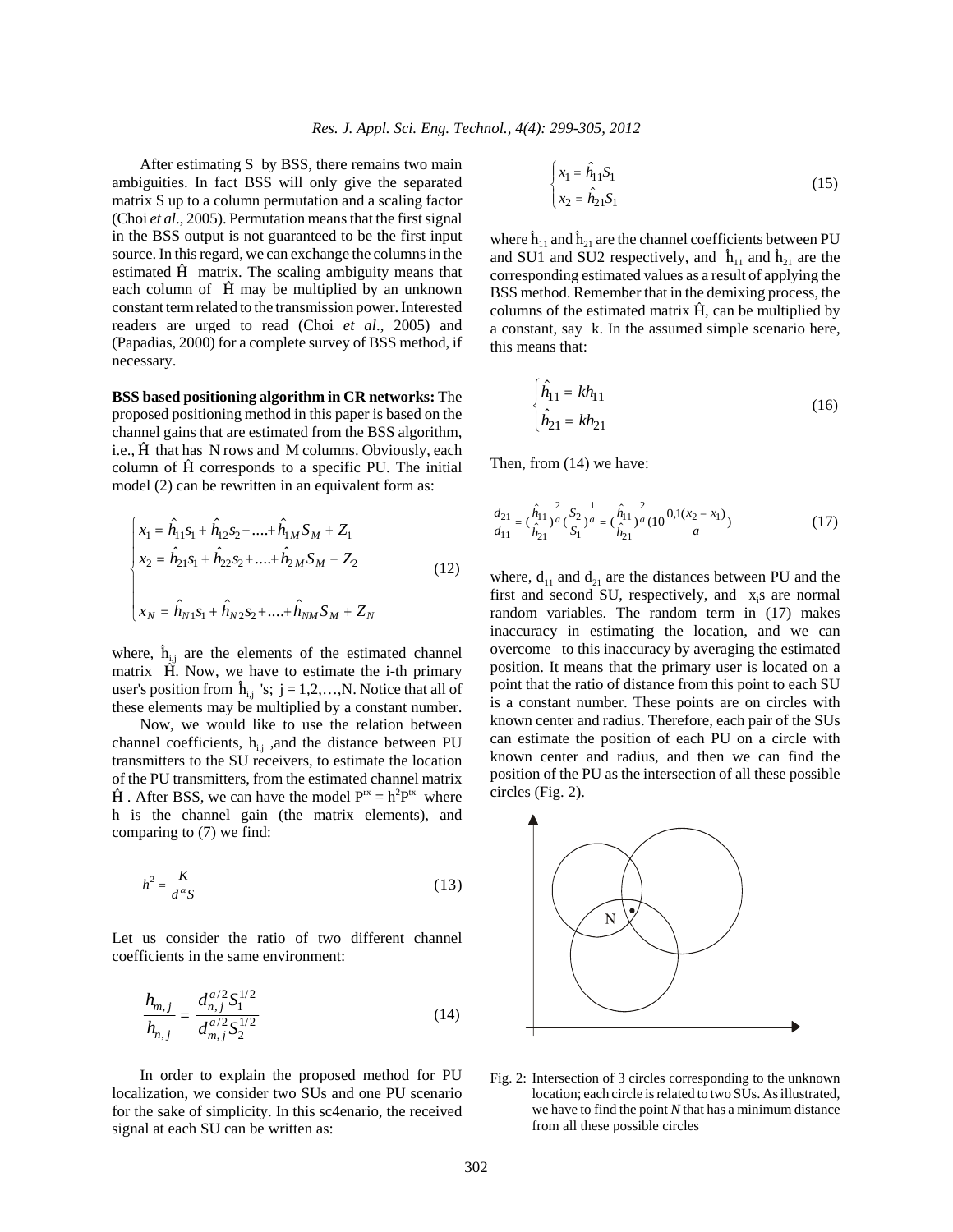These circles have not intersection in the same point because of noise. In this problem each pair of two SUs gives us a known circle and we have to find the N point in this problem.

We do this procedure for each column of matrix  $\hat{H}$  to stimate the location of each PU. In fact there are M(M-1)/2M possible circles for SUs for determination of each PU's location.

Due to the noise and shadowing effect, the intersections of these circles are not a single point. Therefore, we find the best coordinate for the PU that has a minimum distance from all these circles, by using the following equation:

$$
X_K^{PU} Y_K^{PU} \sum_{J=1}^{M-1} \sum_{i=j+1}^{M} \sum_{i=j+1}^{M} \left( \frac{(x_k^{PU} - x_i^{SU})^2 (y_k^{PU} - y_i^{SU})^2}{(x_k^{PU} - x_j^{SU})^2 (y_k^{PU} - y_j^{SU})^2} - \frac{d_{ik}}{d_{jk}} \right)
$$
(18)

where,  $(x^{PU}_{k}, y^{PU}_{k})$  is the k-th primary user's coordinate and  $(x^{SU}_{k}, y^{SU}_{k})$  is the i-th SU's known coordinate. The solution of this equation which is a multilateration problem (Munoz *et al*., 2009).

Equation  $(18)$  is a surface in the  $(x, y, z)$  plane and we want to find the minimum of this surface. One of the widely used method to solve Eq. (18) is Newton's method.

Note that in the aforementioned proposed method, we assume that the PU locations can only change every L symbols. Therefore, depending on the speed of the PU, we can extend L or we can repeat this approach for several times and average the results to reach a better performance.

#### **RESULTS AND DISCUSSION**

Throughout simulations, we consider a scenario with four SUs and two PUs. An AWGN noise with a fixed variance is assumed for all users. The PU's power is fixed



Fig. 3: Estimated PU locations  $SNR = 10dB$  and  $=2$ 



Fig. 4: Mean of location estimation errors versus frame length parameter L. The SNR is fixed to 10 dB, and the channel attenuation factor a in (7) is set to 3, we have not considered the shadowing effect and we use only one frame of length L to estimate the unknown location

so as to provide a desired SNR in the other PU. Other users may receive greater or less than this normalized

SNR value. However, the employed localization algorithm in blind and does not need to know this SNR value.

To analyze the performance of the proposed method, we use the mean of the error which is defined as the difference between the estimated location of PUs and its exact value.

In Fig. 3, we have illustrated the general behavior of the proposed method where the SNR at each PU is equal to 10 dB, and the channel attenuation factor a in (7) is set to 2. We observe that the location estimated by the proposed positioning algorithm is very close to the exact unknown Pus'location.

We have illustrated in Fig. 4 the mean location estimation error of the proposed algorithm. We observe that the proposed algorithm outperforms the conventional positioning technique for both PU1 and PU2.

In Fig. 5 we show the location estimation error at a fixed SNR for different values of a. In fact the attenuation factor a depends on the propagation channel. The SNR is set to 10 dB at each PU and we use one frame of PU to estimate the location, and the frame length L is equal to 100. Again we observe the superiority of the proposed algorithm compared to the conventional technique.

In Fig. 6 we have shown the mean location estimation error for different values of SNRs at each PU. Again, from this figure, we observe that the proposed method is more accurate than the competitive conventional method.

To analyze the behavior of the proposed method versus the shadowing effect, we have depicted in Fig. 7,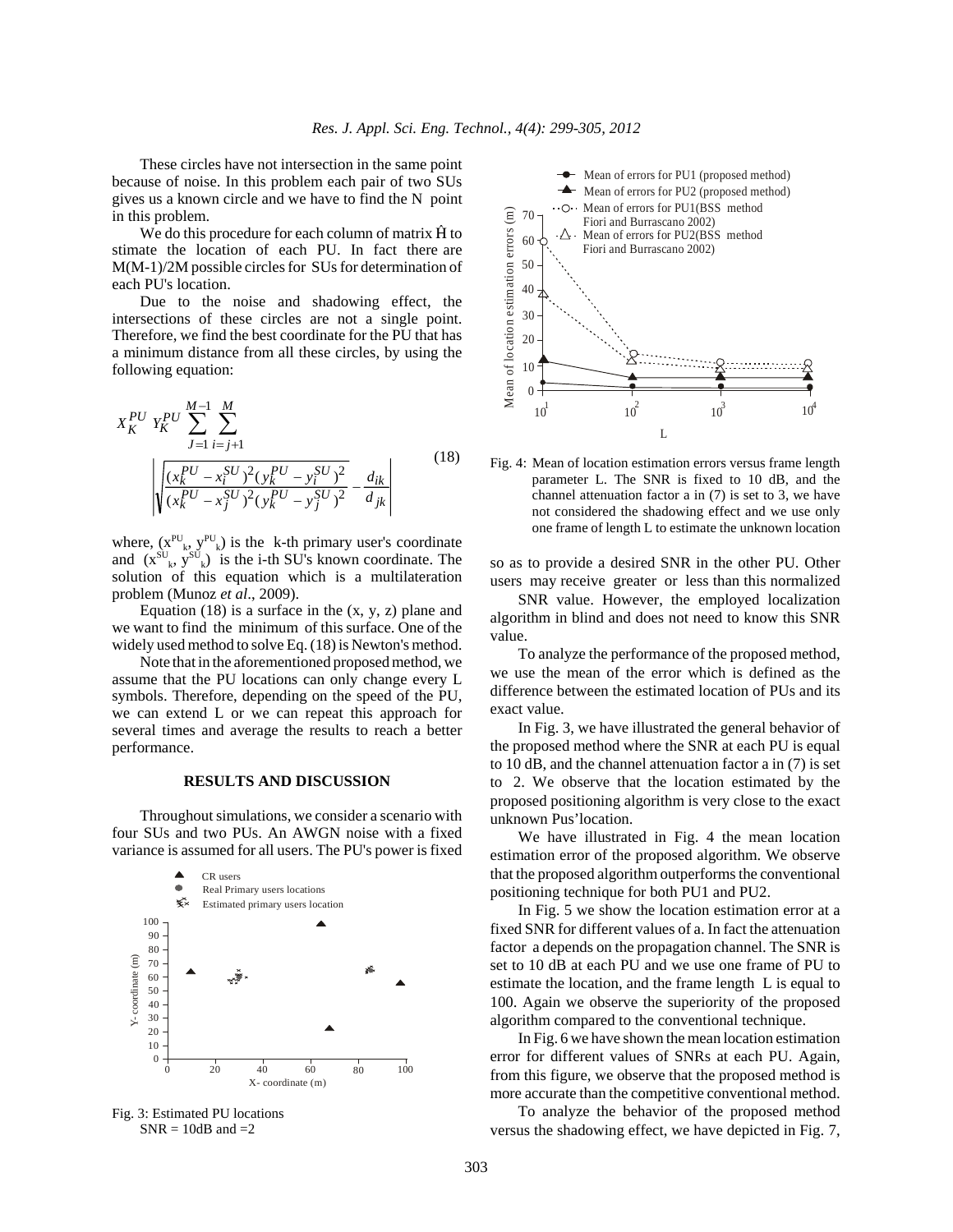

Fig. 5: Mean of location estimation errors versus the channel attenuation factora



Fig. 6: Mean of location estimation errors versus SNR at each PU. The channel attenuation factor  $\sigma$  in (7) is set to 2, we have not considered the shadowing effect and we use only one frame of length L to estimate the location

the average location estimation errors versus the shadowing parameter  $\sigma$ . Although we observe that the accuracy of both considered algorithms decreases when  $\sigma$ increases, however we observe that the proposed algorithm outperforms the conventional technique even for large values of parameter  $\sigma$ .

## **CONCLUSION**

A new positioning method for CR systems has been proposed in this paper. The proposed method was based on a BSS technique and has the advantage of estimating more than one source at once compared to conventional



Fig. 7: Mean of location estimation errors versus the shadowing parameter  $\sigma$ . The SNR at each PU is equal to 10 dB and the channel attenuation factor  $\sigma$  in (7) is set to 3 and the frame length L is equal to 100 , we have averaged over 10 frames to reduce the shadowing effect.

techniques that inherently can not detect more than one source. Moreover, the proposed method works in a blind manner i.e., without requiring any *a prior*i information about primary sources. Moreover, we proposed an averaging scheme among the observations made by cognitive users for improving the accuracy of the PU's location estimation. Simulation results indicated that the accuracy of the proposed method outperforms that of conventional BSS-based positioning techniques. By applying the proposed method and finding the location of the PUs, we can exploit beamforming techniques and operate in an overlay manner in the CR network.

# **REFERENCES**

- Arslan, H., 2007. Cognitive Radio, Software Defined Radio, and Adaptive Wireless Systems, Springer.
- Celebi, H. and H. Arslan, 2007. Adaptive Positioning Systems for Cognitive Radios. 2nd IEEE International Symposium on New Frontiers in Dynamic Spectrum Access Networks. DySPAN, pp: 78-84.
- Choi, S., A. Cichocki, H.M. Park and S.Y. Lee, 2005. Blind source separation and independent component analysis: A Review. Neural Inf. Proces., 6: 1-57.
- Fiori, S. and P. Burrascano, 2002. Blind electromagnetic source separation and localization, IEEE International Symposium on Circuits and Systems ISCAS, pp: 685-688.
- Haykin, S., 2005. Cognitive radio: Brain-empowered wireless communications IEEE J. Selected Areas Commun., 23(2): 201-220.